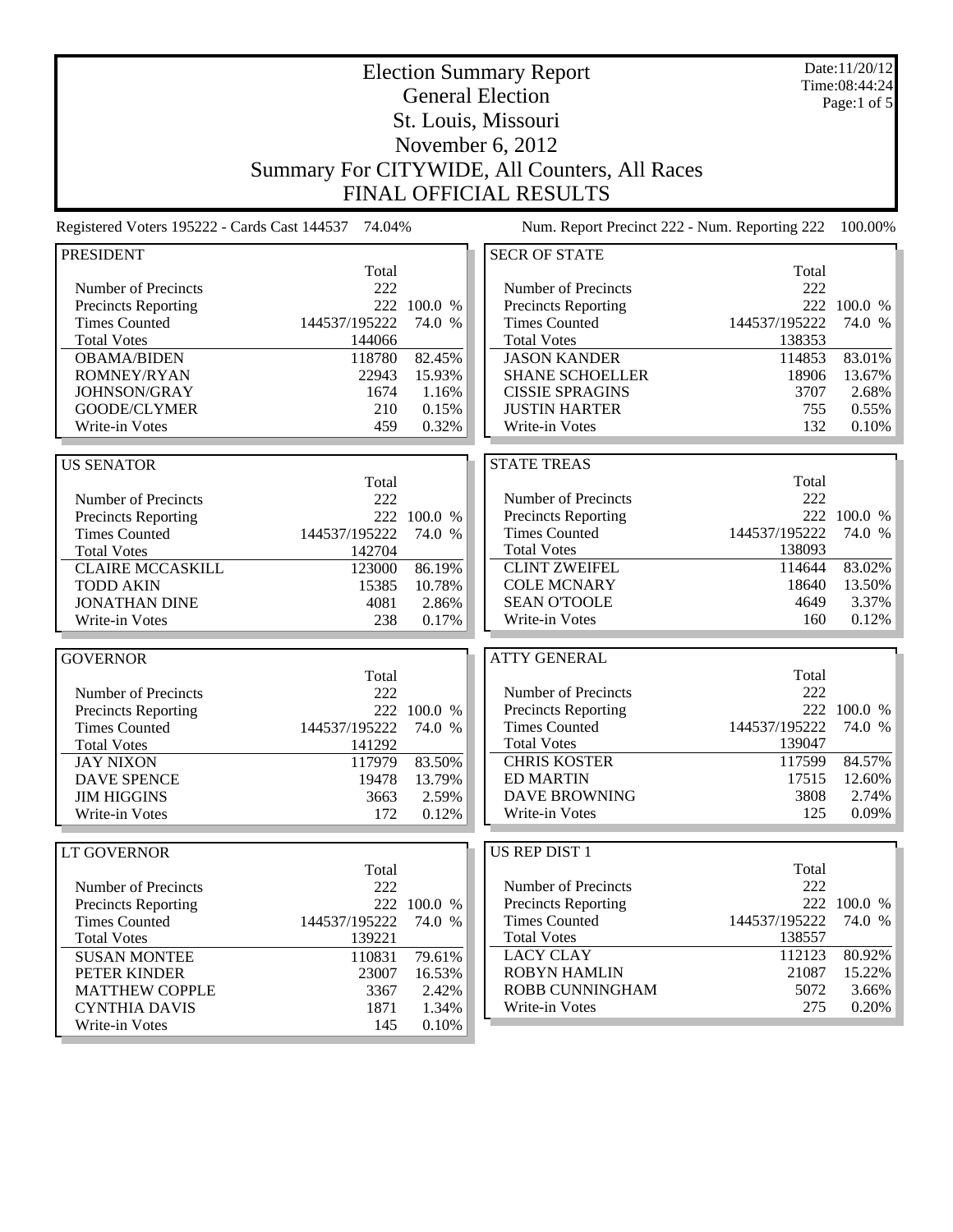| <b>Election Summary Report</b><br><b>General Election</b> |                                                     |                       |                                               |                  | Date:11/20/12<br>Time:08:44:24 |  |
|-----------------------------------------------------------|-----------------------------------------------------|-----------------------|-----------------------------------------------|------------------|--------------------------------|--|
|                                                           |                                                     | Page: $2$ of $5$      |                                               |                  |                                |  |
| St. Louis, Missouri                                       |                                                     |                       |                                               |                  |                                |  |
|                                                           |                                                     |                       | November 6, 2012                              |                  |                                |  |
|                                                           |                                                     |                       | Summary For CITYWIDE, All Counters, All Races |                  |                                |  |
|                                                           |                                                     |                       | <b>FINAL OFFICIAL RESULTS</b>                 |                  |                                |  |
|                                                           | Registered Voters 195222 - Cards Cast 144537 74.04% |                       | Num. Report Precinct 222 - Num. Reporting 222 |                  | 100.00%                        |  |
| ST SEN DIST 5                                             |                                                     |                       | ST REP DIST 79                                |                  |                                |  |
|                                                           | Total                                               |                       |                                               | Total            |                                |  |
| Number of Precincts                                       | 124                                                 |                       | Number of Precincts                           | 31               |                                |  |
| <b>Precincts Reporting</b><br><b>Times Counted</b>        | 74095/101973                                        | 124 100.0 %<br>72.7 % | Precincts Reporting<br><b>Times Counted</b>   | 17899/24660      | 31 100.0 %<br>72.6 %           |  |
| <b>Total Votes</b>                                        | 65002                                               |                       | <b>Total Votes</b>                            | 15415            |                                |  |
| <b>JAMILAH NASHEED</b>                                    | 64026                                               | 98.50%                | <b>MICHAEL BUTLER</b>                         | 15225            | 98.77%                         |  |
| Write-in Votes                                            | 976                                                 | 1.50%                 | Write-in Votes                                | 190              | 1.23%                          |  |
|                                                           |                                                     |                       |                                               |                  |                                |  |
| ST REP DIST 66                                            |                                                     |                       | ST REP DIST 80                                |                  |                                |  |
|                                                           | Total                                               |                       |                                               | Total            |                                |  |
| Number of Precincts                                       | 2                                                   | 2 100.0 %             | Number of Precincts                           | 28               | 28 100.0 %                     |  |
| <b>Precincts Reporting</b><br><b>Times Counted</b>        | 1882/2606                                           | 72.2 %                | Precincts Reporting<br><b>Times Counted</b>   | 16524/22018      | 75.0 %                         |  |
| <b>Total Votes</b>                                        | 1787                                                |                       | <b>Total Votes</b>                            | 13879            |                                |  |
| <b>TOMMIE PIERSON</b>                                     | 1703                                                | 95.30%                | <b>MIKE COLONA</b>                            | 13683            | 98.59%                         |  |
| <b>JULIE STONE</b>                                        | 83                                                  | 4.64%                 | Write-in Votes                                | 196              | 1.41%                          |  |
| Write-in Votes                                            | 1                                                   | 0.06%                 |                                               |                  |                                |  |
|                                                           |                                                     |                       | ST REP DIST 81                                |                  |                                |  |
| ST REP DIST 76                                            |                                                     |                       |                                               | Total            |                                |  |
|                                                           | Total                                               |                       | Number of Precincts                           | 21               |                                |  |
| Number of Precincts                                       | 28<br>28                                            | 100.0 %               | Precincts Reporting<br><b>Times Counted</b>   | 14096/19823      | 21 100.0 %<br>71.1 %           |  |
| <b>Precincts Reporting</b><br><b>Times Counted</b>        | 19005/26068                                         | 72.9 %                | <b>Total Votes</b>                            | 11746            |                                |  |
| <b>Total Votes</b>                                        | 17943                                               |                       | <b>JACOB HUMMEL</b>                           | 11555            | 98.37%                         |  |
| <b>CHRIS CARTER</b>                                       | 17869                                               | 99.59%                | Write-in Votes                                | 191              | 1.63%                          |  |
| Write-in Votes                                            | 74                                                  | 0.41%                 |                                               |                  |                                |  |
|                                                           |                                                     |                       | ST REP DIST 82                                |                  |                                |  |
| ST REP DIST 77                                            |                                                     |                       |                                               | Total            |                                |  |
|                                                           | Total                                               |                       | Number of Precincts                           | 23               |                                |  |
| Number of Precincts                                       | 25                                                  |                       | Precincts Reporting                           |                  | 23 100.0 %                     |  |
| <b>Precincts Reporting</b>                                | 25                                                  | 100.0 %               | <b>Times Counted</b>                          | 18565/23725      | 78.3 %                         |  |
| <b>Times Counted</b>                                      | 16165/21655                                         | 74.6 %                | <b>Total Votes</b>                            | 17219            |                                |  |
| <b>Total Votes</b><br><b>KIMBERLY GARDNER</b>             | 14095<br>13992                                      | 99.27%                | <b>MICHELE KRATKY</b><br><b>EDWARD HARLOW</b> | 12631<br>4560    | 73.36%<br>26.48%               |  |
| Write-in Votes                                            | 103                                                 | 0.73%                 | Write-in Votes                                | 28               | 0.16%                          |  |
|                                                           |                                                     |                       |                                               |                  |                                |  |
| ST REP DIST 78                                            |                                                     |                       | ST REP DIST 83                                |                  |                                |  |
|                                                           | Total                                               |                       |                                               | Total            |                                |  |
| Number of Precincts                                       | 25                                                  |                       | Number of Precincts                           | $\boldsymbol{7}$ |                                |  |
|                                                           |                                                     |                       |                                               |                  |                                |  |
| Precincts Reporting                                       |                                                     | 25 100.0 %            | Precincts Reporting                           |                  | 7 100.0 %                      |  |
| <b>Times Counted</b>                                      | 14299/19591                                         | 73.0 %                | <b>Times Counted</b>                          | 5391/7057        | 76.4 %                         |  |
| <b>Total Votes</b>                                        | 12306                                               |                       | <b>Total Votes</b>                            | 4235             |                                |  |
| PENNY HUBBARD<br>Write-in Votes                           | 12100<br>206                                        | 98.33%<br>1.67%       | <b>GINA MITTEN</b><br>Write-in Votes          | 4148<br>87       | 97.95%<br>2.05%                |  |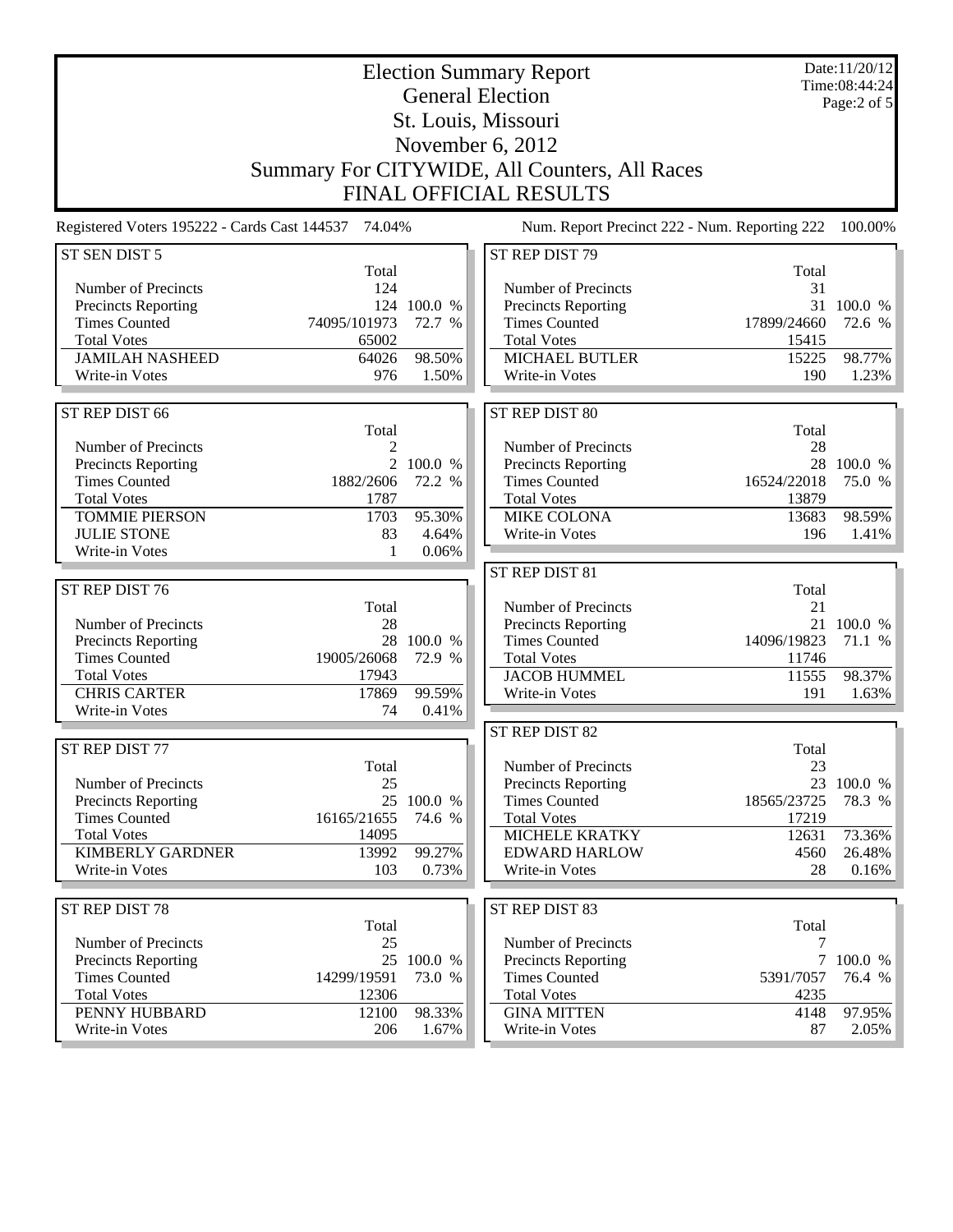| <b>Election Summary Report</b>                     |                                                     |                   |                                               |                | Date:11/20/12<br>Time:08:44:24 |  |  |  |
|----------------------------------------------------|-----------------------------------------------------|-------------------|-----------------------------------------------|----------------|--------------------------------|--|--|--|
| <b>General Election</b>                            |                                                     |                   |                                               |                | Page: 3 of 5                   |  |  |  |
| St. Louis, Missouri                                |                                                     |                   |                                               |                |                                |  |  |  |
| November 6, 2012                                   |                                                     |                   |                                               |                |                                |  |  |  |
|                                                    |                                                     |                   |                                               |                |                                |  |  |  |
|                                                    | Summary For CITYWIDE, All Counters, All Races       |                   |                                               |                |                                |  |  |  |
|                                                    |                                                     |                   | <b>FINAL OFFICIAL RESULTS</b>                 |                |                                |  |  |  |
|                                                    | Registered Voters 195222 - Cards Cast 144537 74.04% |                   | Num. Report Precinct 222 - Num. Reporting 222 |                | 100.00%                        |  |  |  |
| ST REP DIST 84                                     | Total                                               |                   | <b>SHERIFF</b>                                | Total          |                                |  |  |  |
| Number of Precincts                                | 25                                                  |                   | Number of Precincts                           | 222            |                                |  |  |  |
| Precincts Reporting                                | 25                                                  | 100.0 %           | Precincts Reporting                           |                | 222 100.0 %                    |  |  |  |
| <b>Times Counted</b>                               | 17467/23419                                         | 74.6 %            | <b>Times Counted</b>                          | 144537/195222  | 74.0 %                         |  |  |  |
| <b>Total Votes</b>                                 | 15379                                               |                   | <b>Total Votes</b>                            | 133985         |                                |  |  |  |
| <b>KARLA MAY</b>                                   | 15214                                               | 98.93%            | <b>JIM MURPHY</b>                             | 113243         | 84.52%                         |  |  |  |
| <b>Write-in Votes</b>                              | 165                                                 | 1.07%             | <b>ROBERT STERNBERG</b>                       | 20208          | 15.08%                         |  |  |  |
|                                                    |                                                     |                   | Write-in Votes                                | 534            | 0.40%                          |  |  |  |
| ST REP DIST 91                                     |                                                     |                   |                                               |                |                                |  |  |  |
|                                                    | Total                                               |                   | <b>CITY TREAS</b>                             |                |                                |  |  |  |
| Number of Precincts                                | 2                                                   |                   |                                               | Total          |                                |  |  |  |
| Precincts Reporting                                | $\overline{2}$                                      | 100.0 %           | Number of Precincts                           | 222            |                                |  |  |  |
| <b>Times Counted</b>                               | 594/746                                             | 79.6 %            | Precincts Reporting                           |                | 222 100.0 %                    |  |  |  |
| <b>Total Votes</b>                                 | 558                                                 |                   | <b>Times Counted</b>                          | 144537/195222  | 74.0 %                         |  |  |  |
| <b>JEANNE KIRKTON</b>                              | 371                                                 | 66.49%            | <b>Total Votes</b>                            | 135377         |                                |  |  |  |
| <b>ELIZABETH DEAL</b>                              | 186                                                 | 33.33%            | <b>TISHAURA JONES</b>                         | 105457         | 77.90%                         |  |  |  |
| Write-in Votes                                     | -1                                                  | 0.18%             | TIM BACHMANN                                  | 24237          | 17.90%                         |  |  |  |
|                                                    |                                                     |                   | <b>ANTHONY STEVENS</b>                        | 5504           | 4.07%                          |  |  |  |
| ST REP DIST 93                                     |                                                     |                   | Write-in Votes                                | 179            | 0.13%                          |  |  |  |
|                                                    | Total                                               |                   |                                               |                |                                |  |  |  |
| Number of Precincts                                | 5                                                   |                   | <b>GEORGE DRAPER III</b>                      |                |                                |  |  |  |
| <b>Precincts Reporting</b><br><b>Times Counted</b> | 5<br>2650/3854                                      | 100.0 %<br>68.8 % | Number of Precincts                           | Total<br>222   |                                |  |  |  |
| <b>Total Votes</b>                                 | 2399                                                |                   | <b>Precincts Reporting</b>                    |                | 222 100.0 %                    |  |  |  |
| <b>BOB BURNS</b>                                   | 1676                                                | 69.86%            | <b>Times Counted</b>                          | 144537/195222  | 74.0 %                         |  |  |  |
| <b>TONY LEECH</b>                                  | 716                                                 | 29.85%            | <b>Total Votes</b>                            | 120305         |                                |  |  |  |
| Write-in Votes                                     | 7                                                   | 0.29%             | <b>YES</b>                                    | 90286          | 75.05%                         |  |  |  |
|                                                    |                                                     |                   | NO                                            | 30019          | 24.95%                         |  |  |  |
| <b>CIRC ATTY</b>                                   |                                                     |                   |                                               |                |                                |  |  |  |
|                                                    | Total                                               |                   | GARY GAERTNER, JR.                            |                |                                |  |  |  |
| Number of Precincts                                | 222                                                 |                   |                                               | Total          |                                |  |  |  |
| <b>Precincts Reporting</b>                         |                                                     | 222 100.0 %       | Number of Precincts                           | 222            |                                |  |  |  |
| <b>Times Counted</b>                               | 144537/195222                                       | 74.0 %            | Precincts Reporting                           |                | 222 100.0 %                    |  |  |  |
| <b>Total Votes</b>                                 | 125533                                              |                   | <b>Times Counted</b>                          | 144537/195222  | 74.0 %                         |  |  |  |
| <b>JENNIFER JOYCE</b>                              | 124150                                              | 98.90%            | <b>Total Votes</b>                            | 119399         |                                |  |  |  |
| Write-in Votes                                     | 1383                                                | 1.10%             | <b>YES</b>                                    | 88577          | 74.19%                         |  |  |  |
|                                                    |                                                     |                   | NO                                            | 30822          | 25.81%                         |  |  |  |
| PUBLIC ADMIN                                       |                                                     |                   |                                               |                |                                |  |  |  |
|                                                    | Total                                               |                   | SHERRI SULLIVAN                               |                |                                |  |  |  |
| Number of Precincts                                | 222                                                 |                   |                                               | Total          |                                |  |  |  |
| Precincts Reporting                                |                                                     | 222 100.0 %       | Number of Precincts                           | 222            |                                |  |  |  |
| <b>Times Counted</b>                               | 144537/195222                                       | 74.0 %            | <b>Precincts Reporting</b>                    |                | 222 100.0 %                    |  |  |  |
| <b>Total Votes</b>                                 | 133101                                              |                   | <b>Times Counted</b>                          | 144537/195222  | 74.0 %                         |  |  |  |
| <b>GERARD NESTER</b>                               | 108679                                              | 81.65%            | <b>Total Votes</b>                            | 118743         |                                |  |  |  |
| <b>JUSTIN STROHM</b><br><b>ELSTON MCCOWAN</b>      | 18880<br>5311                                       | 14.18%<br>3.99%   | <b>YES</b><br>NO                              | 91241<br>27502 | 76.84%                         |  |  |  |
| Write-in Votes                                     | 231                                                 | 0.17%             |                                               |                | 23.16%                         |  |  |  |
|                                                    |                                                     |                   |                                               |                |                                |  |  |  |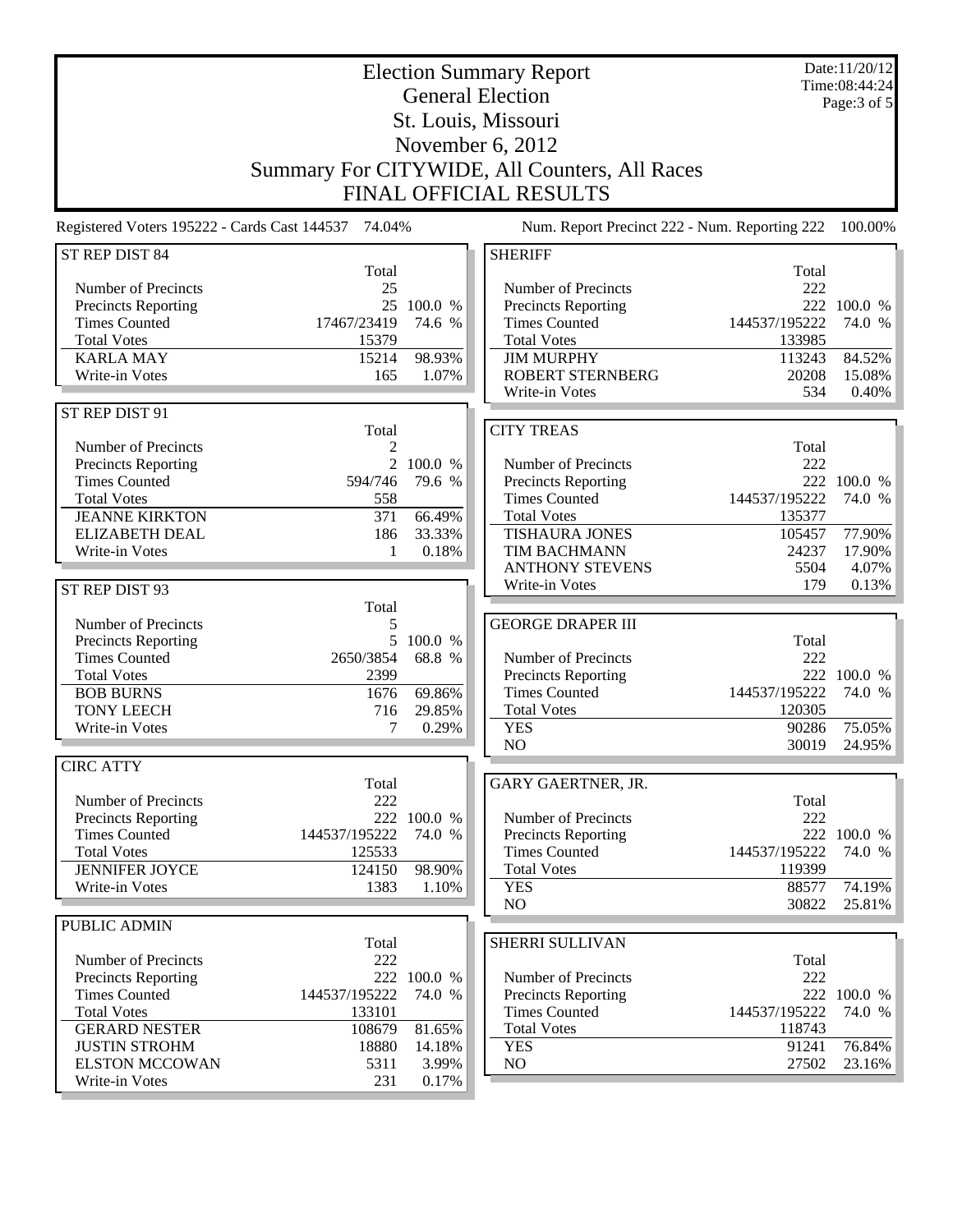|                                                    |                                                     | Date:11/20/12<br>Time:08:44:24<br>Page: $4$ of $5$ |                                               |                |                       |  |  |
|----------------------------------------------------|-----------------------------------------------------|----------------------------------------------------|-----------------------------------------------|----------------|-----------------------|--|--|
| St. Louis, Missouri                                |                                                     |                                                    |                                               |                |                       |  |  |
| November 6, 2012                                   |                                                     |                                                    |                                               |                |                       |  |  |
|                                                    |                                                     |                                                    | Summary For CITYWIDE, All Counters, All Races |                |                       |  |  |
|                                                    |                                                     |                                                    | <b>FINAL OFFICIAL RESULTS</b>                 |                |                       |  |  |
|                                                    | Registered Voters 195222 - Cards Cast 144537 74.04% |                                                    | Num. Report Precinct 222 - Num. Reporting 222 |                | 100.00%               |  |  |
| <b>ROBERT CLAYTON</b>                              | Total                                               |                                                    | <b>EDWARD SWEENEY</b>                         | Total          |                       |  |  |
| Number of Precincts                                | 222                                                 |                                                    | Number of Precincts                           | 222            |                       |  |  |
| Precincts Reporting                                |                                                     | 222 100.0 %                                        | Precincts Reporting                           |                | 222 100.0 %           |  |  |
| <b>Times Counted</b>                               | 144537/195222                                       | 74.0 %                                             | <b>Times Counted</b>                          | 144537/195222  | 74.0 %                |  |  |
| <b>Total Votes</b>                                 | 117359                                              |                                                    | <b>Total Votes</b>                            | 115479         |                       |  |  |
| <b>YES</b><br>N <sub>O</sub>                       | 87068<br>30291                                      | 74.19%<br>25.81%                                   | <b>YES</b><br>N <sub>O</sub>                  | 85792<br>29687 | 74.29%<br>25.71%      |  |  |
|                                                    |                                                     |                                                    |                                               |                |                       |  |  |
| <b>LAWRENCE MOONEY</b>                             |                                                     |                                                    | <b>ROBERT DIERKER</b>                         |                |                       |  |  |
|                                                    | Total                                               |                                                    |                                               | Total          |                       |  |  |
| Number of Precincts                                | 222                                                 |                                                    | Number of Precincts                           | 222            |                       |  |  |
| Precincts Reporting<br><b>Times Counted</b>        | 144537/195222                                       | 222 100.0 %<br>74.0 %                              | Precincts Reporting<br><b>Times Counted</b>   | 144537/195222  | 222 100.0 %<br>74.0 % |  |  |
| <b>Total Votes</b>                                 | 115116                                              |                                                    | <b>Total Votes</b>                            | 115382         |                       |  |  |
| <b>YES</b>                                         | 85622                                               | 74.38%                                             | <b>YES</b>                                    | 83964          | 72.77%                |  |  |
| N <sub>O</sub>                                     | 29494                                               | 25.62%                                             | NO                                            | 31418          | 27.23%                |  |  |
| MICHAEL DAVID                                      | <b>JOHN GARVEY</b>                                  |                                                    |                                               |                |                       |  |  |
|                                                    | Total                                               |                                                    |                                               | Total          |                       |  |  |
| Number of Precincts                                | 222                                                 |                                                    | Number of Precincts                           | 222            |                       |  |  |
| Precincts Reporting                                |                                                     | 222 100.0 %                                        | Precincts Reporting                           |                | 222 100.0 %           |  |  |
| <b>Times Counted</b>                               | 144537/195222                                       | 74.0 %                                             | <b>Times Counted</b>                          | 144537/195222  | 74.0 %                |  |  |
| <b>Total Votes</b>                                 | 115955                                              |                                                    | <b>Total Votes</b>                            | 115111         |                       |  |  |
| <b>YES</b><br>N <sub>O</sub>                       | 87340<br>28615                                      | 75.32%<br>24.68%                                   | <b>YES</b><br>N <sub>O</sub>                  | 85442<br>29669 | 74.23%<br>25.77%      |  |  |
|                                                    |                                                     |                                                    |                                               |                |                       |  |  |
| <b>MARGARET NEILL</b>                              | Total                                               |                                                    | <b>JIMMIE EDWARDS</b>                         | Total          |                       |  |  |
| Number of Precincts                                | 222                                                 |                                                    | Number of Precincts                           | 222            |                       |  |  |
| Precincts Reporting                                |                                                     | 222 100.0 %                                        | Precincts Reporting                           |                | 222 100.0 %           |  |  |
| <b>Times Counted</b>                               | 144537/195222                                       | 74.0 %                                             | <b>Times Counted</b>                          | 144537/195222  | 74.0 %                |  |  |
| <b>Total Votes</b>                                 | 115689                                              |                                                    | <b>Total Votes</b>                            | 116816         |                       |  |  |
| <b>YES</b><br>NO                                   | 88090<br>27599                                      | 76.14%<br>23.86%                                   | <b>YES</b><br>NO                              | 89248<br>27568 | 76.40%<br>23.60%      |  |  |
|                                                    |                                                     |                                                    |                                               |                |                       |  |  |
| <b>REX BURLISON</b>                                |                                                     |                                                    | <b>JOAN MORIARTY</b>                          |                |                       |  |  |
|                                                    | Total                                               |                                                    |                                               | Total          |                       |  |  |
| Number of Precincts                                | 222                                                 | 222 100.0 %                                        | Number of Precincts<br>Precincts Reporting    | 222            | 222 100.0 %           |  |  |
| <b>Precincts Reporting</b><br><b>Times Counted</b> | 144537/195222                                       | 74.0 %                                             | <b>Times Counted</b>                          | 144537/195222  | 74.0 %                |  |  |
| <b>Total Votes</b>                                 | 114333                                              |                                                    | <b>Total Votes</b>                            | 115153         |                       |  |  |
|                                                    |                                                     |                                                    |                                               |                |                       |  |  |
| <b>YES</b><br>NO                                   | 81936<br>32397                                      | 71.66%<br>28.34%                                   | <b>YES</b><br>NO                              | 86143<br>29010 | 74.81%<br>25.19%      |  |  |